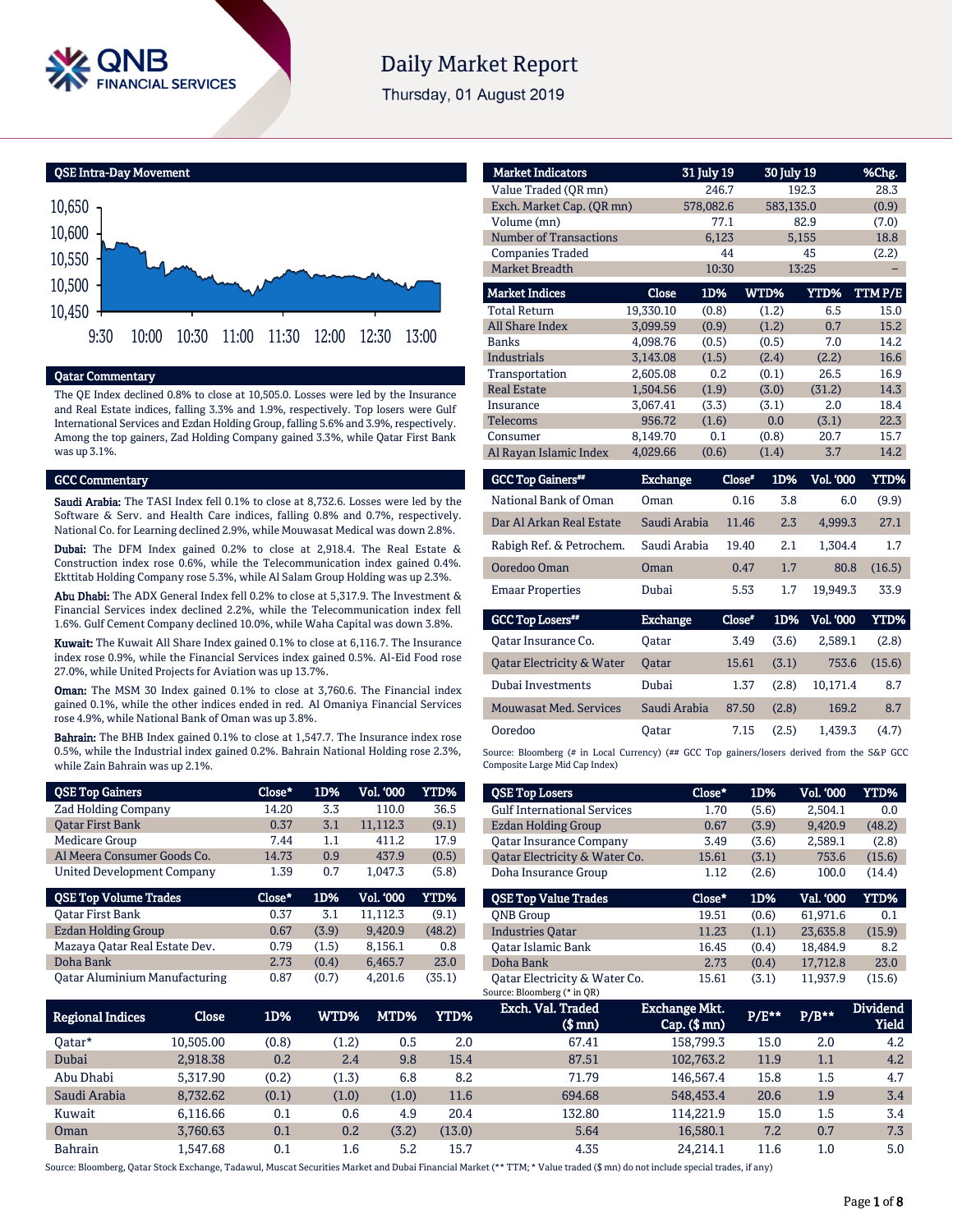## Qatar Market Commentary

- The QE Index declined 0.8% to close at 10,505.0. The Insurance and Real Estate indices led the losses. The index fell on the back of selling pressure from GCC and non-Qatari shareholders despite buying support from Qatari shareholders.
- Gulf International Services and Ezdan Holding Group were the top losers, falling 5.6% and 3.9%, respectively. Among the top gainers, Zad Holding Company gained 3.3%, while Qatar First Bank was up 3.1%.
- Volume of shares traded on Wednesday fell by 7.0% to 77.1mn from 82.9mn on Tuesday. However, as compared to the 30-day moving average of 67.4mn, volume for the day was 14.4% higher. Qatar First Bank and Ezdan Holding Group were the most active stocks, contributing 14.4% and 12.2% to the total volume, respectively.

| <b>Overall Activity</b>    | Buy %* | Sell %* | Net (QR)        |
|----------------------------|--------|---------|-----------------|
| Oatari Individuals         | 27.39% | 26.11%  | 3.145.993.48    |
| <b>Oatari Institutions</b> | 24.47% | 7.69%   | 41.397.020.80   |
| Oatari                     | 51.86% | 33.80%  | 44,543,014.28   |
| <b>GCC</b> Individuals     | 0.72%  | 0.58%   | 349,134.80      |
| <b>GCC</b> Institutions    | 1.64%  | 3.48%   | (4,550,975.32)  |
| <b>GCC</b>                 | 2.36%  | 4.06%   | (4,201,840.53)  |
| Non-Oatari Individuals     | 7.95%  | 5.93%   | 4.979.475.87    |
| Non-Oatari Institutions    | 37.83% | 56.20%  | (45,320,649.63) |
| Non-Oatari                 | 45.78% | 62.13%  | (40.341.173.76) |

Source: Qatar Stock Exchange (\* as a % of traded value)

## Earnings Releases, Global Economic Data and Earnings Calendar

|  | <b>Earnings Releases</b> |
|--|--------------------------|
|--|--------------------------|

| ----------------                   |                |                 |                        |                 |                                        |                 |                           |                 |
|------------------------------------|----------------|-----------------|------------------------|-----------------|----------------------------------------|-----------------|---------------------------|-----------------|
| <b>Company</b>                     | <b>Market</b>  | <b>Currency</b> | Revenue (mn)<br>2Q2019 | % Change<br>YoY | <b>Operating Profit</b><br>(mn) 2Q2019 | % Change<br>YoY | Net Profit<br>(mn) 2Q2019 | % Change<br>YoY |
| Saudi Advanced Industries Co.      | Saudi Arabia   | <b>SR</b>       | 20.1                   | 27.8%           | 16.7                                   | 16.8%           | 16.4                      | 16.1%           |
| Electrical Industries Co.          | Saudi Arabia   | <b>SR</b>       | 154.5                  | $-1.3%$         | 3.0                                    | $-55.3%$        | $-1.7$                    | N/A             |
| Maharah Human Resources Co.        | Saudi Arabia   | <b>SR</b>       | 367.2                  | 8.8%            | 72.5                                   | 17.8%           | 72.0                      | 25.0%           |
| Al Abdullatif Industrial Inv. Co.  | Saudi Arabia   | <b>SR</b>       | 172.9                  | 11.1%           | 8.8                                    | 87.5%           | 4.1                       | 45.1%           |
| Saudi Industrial Services Co.      | Saudi Arabia   | <b>SR</b>       | 180.7                  | 19.7%           | 43.3                                   | 76.0%           | 21.3                      | 77.5%           |
| The National Co. for Glass Ind.    | Saudi Arabia   | <b>SR</b>       | 20.4                   | $-30.1%$        | $-1.3$                                 | N/A             | $-1.4$                    | N/A             |
| Aramex                             | Dubai          | <b>AED</b>      | 1,278.6                | 3.8%            | 160.4                                  | $-0.8%$         | 123.2                     | 0.8%            |
| <b>Amlak Finance</b>               | Dubai          | <b>AED</b>      | 93.5                   | $-11.4%$        |                                        |                 | 1.8                       | $-60.7%$        |
| Emaar Malls**                      | Dubai          | <b>AED</b>      | 2.2                    | 5.9%            |                                        |                 | 1.1                       | 2.5%            |
| <b>Finance House</b>               | Abu Dhabi      | <b>AED</b>      | 62.2                   | $-6.8%$         | 6.0                                    | N/A             | 5.0                       | N/A             |
| <b>Emirates Driving Company</b>    | Abu Dhabi      | <b>AED</b>      | 46.0                   | 8.4%            | $\overline{\phantom{0}}$               |                 | 23.3                      | 19.8%           |
| National International Holding Co. | Kuwait         | <b>KD</b>       | 1.9                    | $-7.4%$         | 0.7                                    | $-22.4%$        | 0.8                       | $-8.4%$         |
| Bahrain Commercial Facilities Co.  | Bahrain        | <b>BHD</b>      | 10.1                   | 10.9%           |                                        |                 | 5.3                       | $-2.1%$         |
| Seef Properties"                   | <b>Bahrain</b> | <b>BHD</b>      | 4,280.0                | $-0.7%$         | 3,899.1                                | 9.5%            | 2,529.0                   | 4.7%            |
| Zain Bahrain                       | <b>Bahrain</b> | <b>BHD</b>      | 14.9                   | $-8.5%$         | 1.3                                    | 4.8%            | 0.8                       | $-33.7%$        |
| <b>Bahrain Cinema Company</b>      | <b>Bahrain</b> | <b>BHD</b>      |                        |                 |                                        |                 | 1.3                       | 58.6%           |

Source: Company data, DFM, ADX, MSM, TASI, BHB. (\*Figures for 6M2019, #Figures in billions, #Figures in '000)

#### Global Economic Data

| <b>Date</b> | Market    | Source                                        | <b>Indicator</b>                 | Period     | Actual  | Consensus | <b>Previous</b> |
|-------------|-----------|-----------------------------------------------|----------------------------------|------------|---------|-----------|-----------------|
| 07/31       | US        | Mortgage Bankers Association                  | <b>MBA Mortgage Applications</b> | $26$ -July | $-1.4%$ | -         | $-1.9%$         |
| 07/31       | <b>UK</b> | GfK NOP (UK)                                  | <b>GfK Consumer Confidence</b>   | July       | $-11.0$ | $-13.0$   | $-13.0$         |
| 07/31       | EU        | Eurostat                                      | GDP SA OoO                       | 202019     | 0.2%    | 0.2%      | 0.4%            |
| 07/31       | EU        | Eurostat                                      | <b>GDP SA YoY</b>                | 202019     | 1.1%    | 1.0%      | 1.2%            |
| 07/31       | EU        | Eurostat                                      | <b>CPI Core YoY</b>              | July       | 0.9%    | 1.0%      | 1.1%            |
| 07/31       | France    | <b>INSEE</b>                                  | <b>CPI MoM</b>                   | July       | $-0.2%$ | $-0.3%$   | 0.2%            |
| 07/31       | France    | <b>INSEE</b>                                  | <b>CPI YoY</b>                   | July       | 1.1%    | 1.1%      | 1.2%            |
| 07/31       | Japan     | <b>Economic and Social Research Institute</b> | <b>Consumer Confidence Index</b> | July       | 37.8    | 38.4      | 38.7            |
| 07/31       | China     | China Federation of Logistics and Purchasing  | Composite PMI                    | July       | 53.1    | -         | 53.0            |
| 07/31       | China     | China Federation of Logistics and Purchasing  | <b>Manufacturing PMI</b>         | July       | 49.7    | 49.6      | 49.4            |
| 07/31       | China     | China Federation of Logistics and Purchasing  | Non-manufacturing PMI            | July       | 53.7    | 54.0      | 54.2            |

Source: Bloomberg (s.a. = seasonally adjusted; n.s.a. = non-seasonally adjusted; w.d.a. = working day adjusted)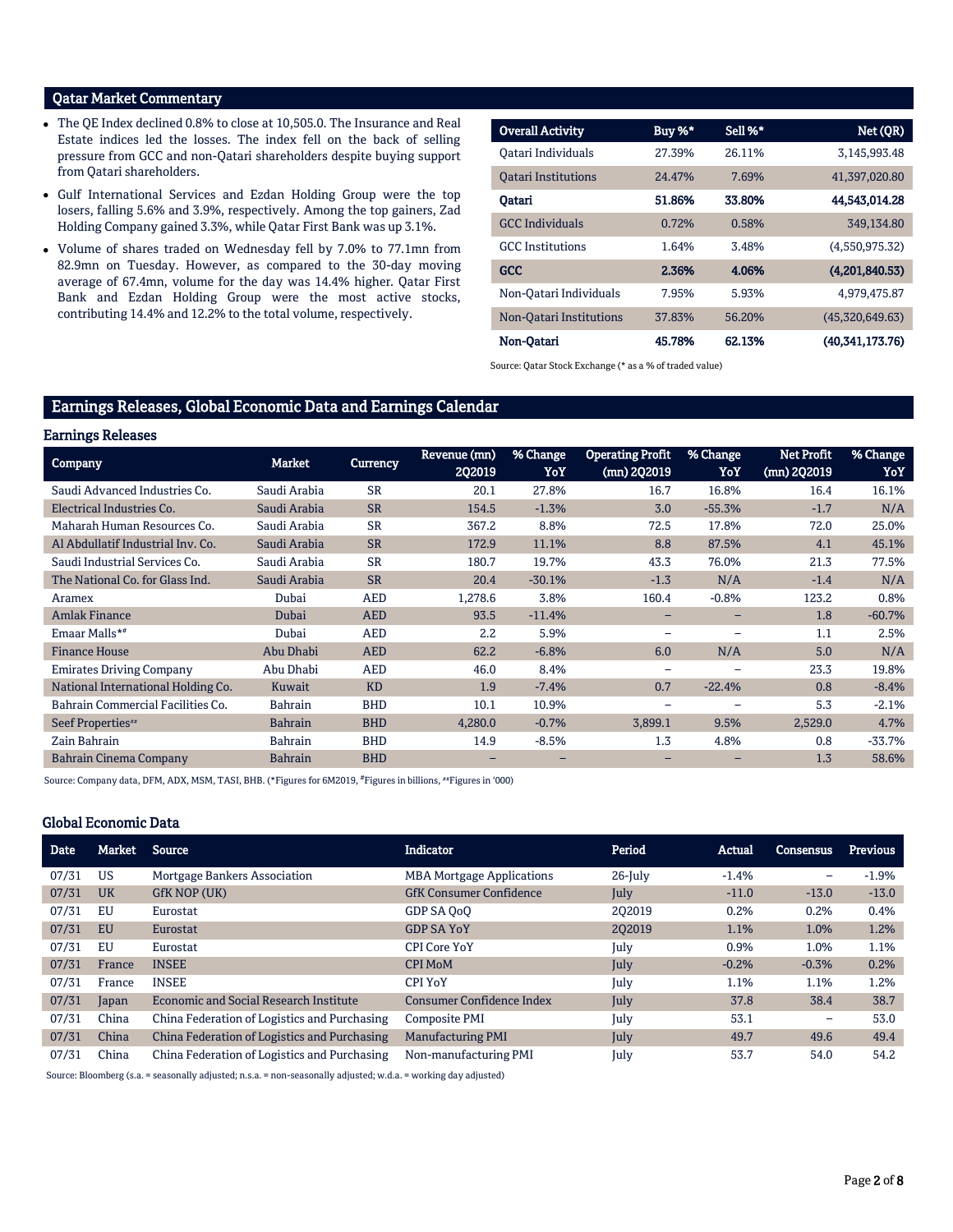| <b>Earnings Calendar</b> |                                        |                                  |                       |               |
|--------------------------|----------------------------------------|----------------------------------|-----------------------|---------------|
| <b>Tickers</b>           | <b>Company Name</b>                    | Date of reporting 2Q2019 results | No. of days remaining | <b>Status</b> |
| ONCD                     | <b>Qatar National Cement Company</b>   | $1-Aug-19$                       | -0                    | Due           |
| IQCD                     | <b>Industries Qatar</b>                | $1-Aug-19$                       | $\mathbf{0}$          | Due           |
| <b>IGRD</b>              | <b>Investment Holding Group</b>        | $4$ -Aug-19                      | 3                     | Due           |
| <b>GISS</b>              | <b>Gulf International Services</b>     | $4$ -Aug-19                      | 3                     | Due           |
| <b>OISI</b>              | Qatar Islamic Insurance Company        | $4$ -Aug-19                      | 3                     | Due           |
| <b>BRES</b>              | <b>Barwa Real Estate Company</b>       | $5-Aug-19$                       | $\overline{4}$        | Due           |
| <b>SIIS</b>              | Salam International Investment Limited | $5 - Aug-19$                     | 4                     | Due           |
| <b>MPHC</b>              | Mesaieed Petrochemical Holding Company | $5 - Aug-19$                     | $\overline{4}$        | Due           |
| ZHCD                     | <b>Zad Holding Company</b>             | $5 - Aug-19$                     | 4                     | Due           |
| QOIS                     | <b>Oatar Oman Investment Company</b>   | $5 - Aug-19$                     | $\overline{4}$        | Due           |
| <b>MCCS</b>              | Mannai Corporation                     | $6 - Aug-19$                     | 5                     | Due           |
| <b>MERS</b>              | Al Meera Consumer Goods Company        | $6$ -Aug-19                      | 5                     | Due           |
| <b>MRDS</b>              | Mazaya Qatar Real Estate Development   | 7-Aug-19                         | 6                     | Due           |

Source: QSE

### News Qatar

- 
- DOHI posts net profit of ~QR18mn in 2Q2019 Doha Insurance Group (DOHI) reported net profit of ~QR18mn in 2Q2019 as compared to ~QR7mn in 2Q2018 and net profit of QR17.7mn in 1Q2019. In 1H2019, DOHI reported a net profit of QR 35.4mn as compared to QR34.9mn in 1H2018. EPS remained flat YoY at QR0.07 in 1H2019. (QSE)
- Qatar's industrial sector PPI falls 11.8% YoY in June Qatar's industrial sector Producer Price Index (PPI) for June 2019 decreased by 2.4% on a monthly basis, and 11.8% on an annual basis, data released by Planning and Statistics Authority (PSA) showed. The PPI covers goods relating to mining, manufacturing, and electricity & water with weights of 72.7%, 26.8%, and 0.5%, respectively. The mining PPI in June 2019 decreased by 2.9% compared to May 2019, primarily due to the decrease of crude petroleum and natural gas prices by 2.9%. The mining PPI dropped by 13.2% compared to June 2018. Manufacturing saw a decrease of 0.9% in June 2019, compared to May 2019. On annual basis, manufacturing PPI in June 2019 decreased by 8.7%%. PPI of electricity and water group showed a decrease of 4.6% compared to May 2019, resulting from the decreasing price in electricity by 6.3% and water by 2.5%. Compared to PPI of June 2018, the group showed a decrease of 1.4%, affected by a drop in water prices by 7.2%, and a rise in electricity prices by 3.9%. (Qatar Tribune)
- OCB's June foreign reserves rise to OR194.6bn Qatar Central Bank (QCB) has published Qatar's foreign reserves for June. International reserves and foreign currency liquidity rose to QR194.6bn in June 2019 from QR191.9bn in May 2019. (Bloomberg)
- FocusEconomics: Qatar's fiscal balance as a percentage of GDP set to rise to  $4.6\%$  in 2023 – Oatar's fiscal balance as a percentage of GDP is set to rise to 4.6% in 2023 from an estimated 1.3% this year, FocusEconomics stated. The current account balance (as a percentage of the country's GDP) will be 6.6% in 2023 compared with 6.7% in 2019. Qatar's merchandise trade balance, FocusEconomics stated in its latest economic update, will be \$55.1bn in 2023. This year, it will account for \$46.7bn. Qatar's GDP is expected to reach \$239bn by 2023, it stated. By the year-end, Qatar's GDP may total \$196bn. Qatar's

economic growth in terms of nominal GDP will reach 5.2% in 2023 from 2.3% by the year-end. The researcher stated Qatar's public debt will fall gradually until 2023, and is estimated to be 51.7% this year, 48.4% in 2020, 45.3% in 2021, 42.7% in 2022 and 40% in 2023. International reserves may exceed \$43bn in 2023, from the current \$37.7bn; FocusEconomics estimated and noted it will cover 12.1 months of country's imports. The country's inflation, the report noted, will be 2.1% in 2023 and 0.1% this year. Qatar's unemployment rate (as a percentage of active population) will remain a meager 0.2% in 2023, unchanged from this year. FocusEconomics panelists expect inflation to average 0.1% in 2019, which is down 0.5 percentage points from last month's forecast, and 2.3% in 2020. (Gulf-Times.com)

- Fuel prices increase in August Qatar Petroleum announced fuel prices in Qatar for the month of August. Premium gasoline, Super gasoline and diesel prices are up 5.88%, 8.57%, and 2.7%, respectively. Qatar Petroleum stated the price of diesel will be QR1.9 a liter in August, compared to QR1.85 a liter in July. Super Gasoline will have the same price, up 8.57% from July's price of QR1.75. Meanwhile, the price of Premium gasoline has risen from QR1.7 a liter in July to QR1.8 in August. (Gulf-Times.com)
- Real estate transactions in the week of June 21-25 stood at QR230,819,645 – Real estate transactions between June 21 and July 25 at the Ministry of Justice's real estate registration department stood at QR230,819,645, the department's weekly report stated. (Gulf-Times.com)
- QCB: QDB's total assets rise to QR11bn in 2018 on credit growth – Driven by a growth in credit facilities, State-owned Qatar Development Bank's (QDB) total assets exceeded QR11bn last year compared to QR10.2bn in 2017. With renewed thrust on diversification of the economy and growth of SMEs, the balance sheet of QDB has been recording rapid expansion in the past few years, according to Qatar Central Bank's 10th Financial Stability Review. Reflecting the recovery in the growth of the economy and the greater thrust on development of SMEs, growth in loans provided by QDB recovered from 13.5% in 2017 to 16.9% in 2018, FSR stated. The bank also facilitates real estate development and provides housing loans to citizens. "Capitalization of QDB remained strong. The capital and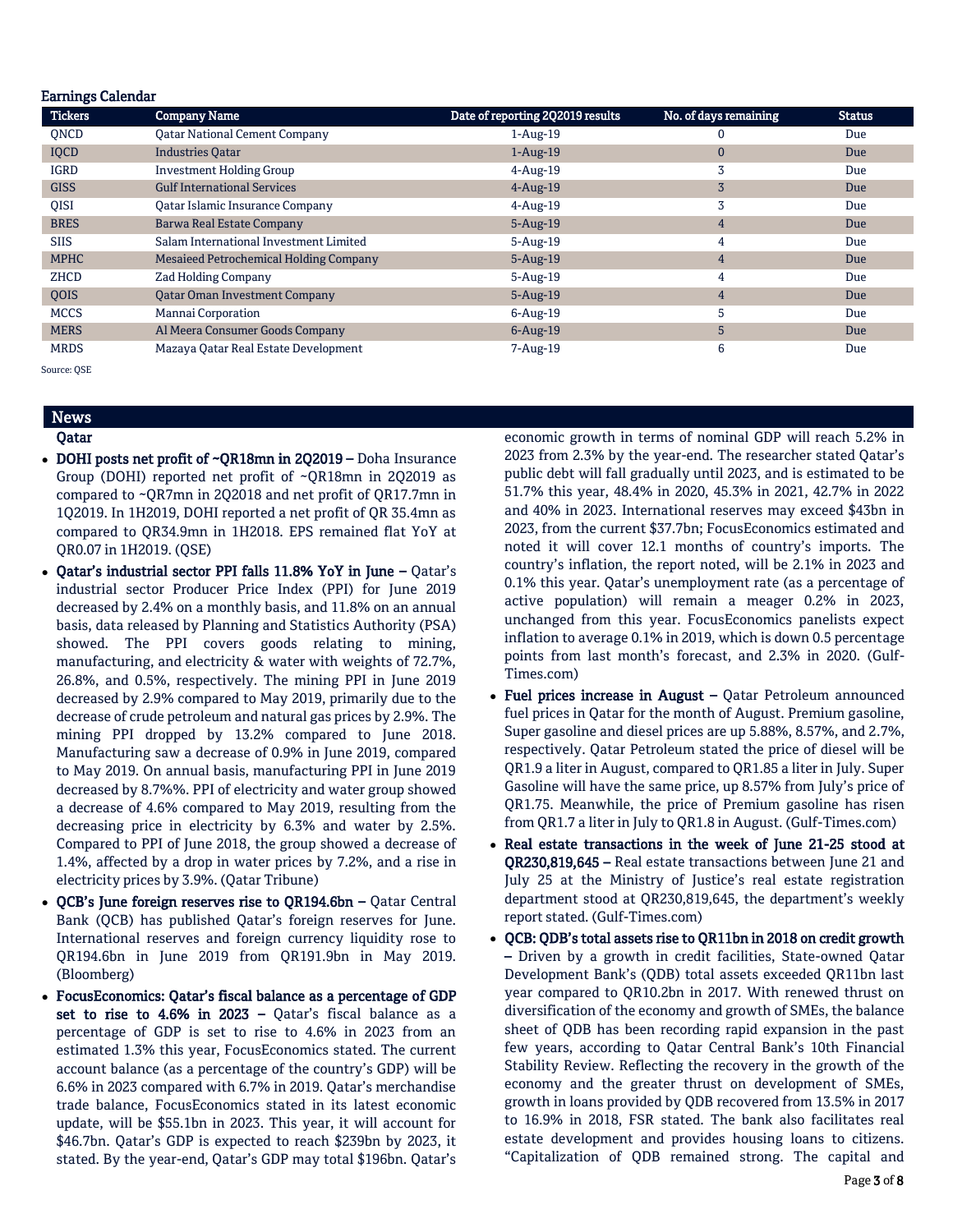reserves of QDB continued to increase during 2018, albeit at a slower rate," QCB stated. Relatively faster growth in assets led to marginal moderation of the ratio of capital to assets but it remained high at 87%. As indicated in the previous FSRs, the capital of QDB is of high quality and has been improving over the years. The share of paid up capital in the total capital and reserves maintained its upward trend and increased further from 93% 2017 to 98% at end-2018. (Gulf-Times.com)

- Vodafone Qatar adds Lebanon to its Passport Pack Vodafone Qatar has become the first telecom operator in the country to include Lebanon in its Passport Pack, just in time to benefit thousands of travelers heading home or visiting this popular destination during Eid Al-Adha. "With the inclusion of Lebanon, Vodafone Passport Pack now covers 120 destinations, the country's widest-reaching roaming pack. It is also the only roaming pack enabled on all operators across each of these countries. In Lebanon specifically, this includes the country's both telecommunications operators – Alfa and Touch," the statement stated. (Qatar Tribune)
- $\bullet$  OIC Insured self-service kiosk at MoTC for boat insurance OIC Insured, the personal division arm of Qatar Insurance Company, has installed a self-service kiosk for buying and renewing Third Party Liability (TPL) boat or yacht insurance for private and commercial use. This is the first-of-its-kind in the field of boat and yacht insurance in Qatar. The roll-out of the new interactive self-service kiosk forms part of QIC Insured's strategy of complete digitalization, offering an immersive digital experience for customers. Besides emanating a modern and receptive look, the self-service kiosk is equipped to handle purchase or renewals of boat or yacht insurances with great convenience and ease. (Gulf-Times.com)
- Qatar implements IMF's e-GDDS to support data transparency Qatar has launched a National Summary Data Page (NSDP) in implementing the recommendations of the IMF's Enhanced General Data Dissemination System (e-GDDS). The e GDDS was established by the IMF's Executive Board in May 2015 to support improved data transparency, encourage statistical development, and help create synergies between data dissemination and surveillance. The NSDP is hosted by the Planning and Statistics Authority on its website, utilizing the Statistical Data and Metadata Exchange, and is accessible on the IMF's Dissemination Standards Bulletin Board. The NSDP page contains links to statistics published by official data producers, namely the Planning and Statistics Authority, the Qatar Central Bank, and the Ministry of Finance. The page aims to serve as a one-stop publication vehicle for essential macroeconomic data on the national accounts, government operations and debt, monetary and financial sector and the balance of payments. The publication of essential macroeconomic data through the NSDP will provide national policy makers and domestic and international stakeholders, including investors and rating agencies, with easy access to information critical for monitoring economic conditions and policies. Making this information easily accessible in both human and machine-readable formats will allow users to have simultaneous access to timely data and bring greater data transparency. (Peninsula Qatar)

 Qatar expresses support for 'Singapore Convention' on mediation – Qatar has expressed its support for the new 'Singapore Convention' on mediation, which encourages the use of mediation to settle international trade disputes. Qatar International Centre for Conciliation and Arbitration's (QICCA) general counsel, Minas Khatchadourian explained the new 'Singapore Convention' on mediation and why it is important for Qatar. Khatchadourian said the UN Commission on International Trade Law's (Uncitral) Convention on the Enforcement of International Settlement Agreements was adopted by the UN General Assembly on December 20, 2018. Also known as the 'Singapore Convention' on mediation, Khatchadourian said, "It will come into force when it is signed by at least three states." The signing ceremony for the convention is slated on August 7, he continued. (Gulf-Times.com)

### International

- Fed cuts interest rates, signals it may not need to do more The Federal Reserve cut interest rates, but the head of the US central bank said the move might not be the start of a lengthy campaign to shore up the economy against risks including global weakness. Fed Chairman, Jerome Powell cited signs of a global slowdown, simmering US trade tensions and a desire to boost too-low inflation in explaining the central bank's decision to lower borrowing costs for the first time since 2008 and move up plans to stop winnowing its massive bond holdings. Financial markets had widely expected the Fed to reduce its key overnight lending rate by a quarter of a percentage point to a target range of 2.00% to 2.25%, but many traders expected clearer confirmation of forthcoming rate cuts. (Reuters)
- US wage inflation moderate, Midwest manufacturing slumps The US labor costs rose at their slowest pace in one-and-a-half years in the second quarter, the latest sign of benign inflation that enabled the Federal Reserve to cut interest rates on Wednesday for the first time since 2008. Other data suggested a further slowdown in economic growth at the start of the third quarter. Manufacturing activity in the Midwest contracted for a second straight month in July, declining to its lowest level in more than three-and-a-half years. While private payrolls rebounded this month, the pace of growth remained moderate. The Fed cited the implications of global developments for the economic outlook as well as muted inflation pressures for its largely expected decision to lower its benchmark overnight lending rate by 25 basis points for the first time since the Great Recession. The Employment Cost Index, the broadest measure of labor costs, increased 0.6% in the second quarter, the smallest gain since the fourth quarter of 2017, the Labor Department stated. The ECI had increased 0.7% for two straight quarters. In the 12 months through June, the ECI rose 2.7%, slowing from a 2.8% increase in the year through March. Economists polled by Reuters had forecasted the ECI rising 0.7% in the April-June period. (Reuters)
- MBA: US mortgage applications drop in latest week The US mortgage applications declined last week as potential home buyers scaled back on demand for home loans due to tight housing supply, the Mortgage Bankers Association (MBA) stated. The Washington-based group's seasonally adjusted index on loan requests, both to buy a home and refinance one,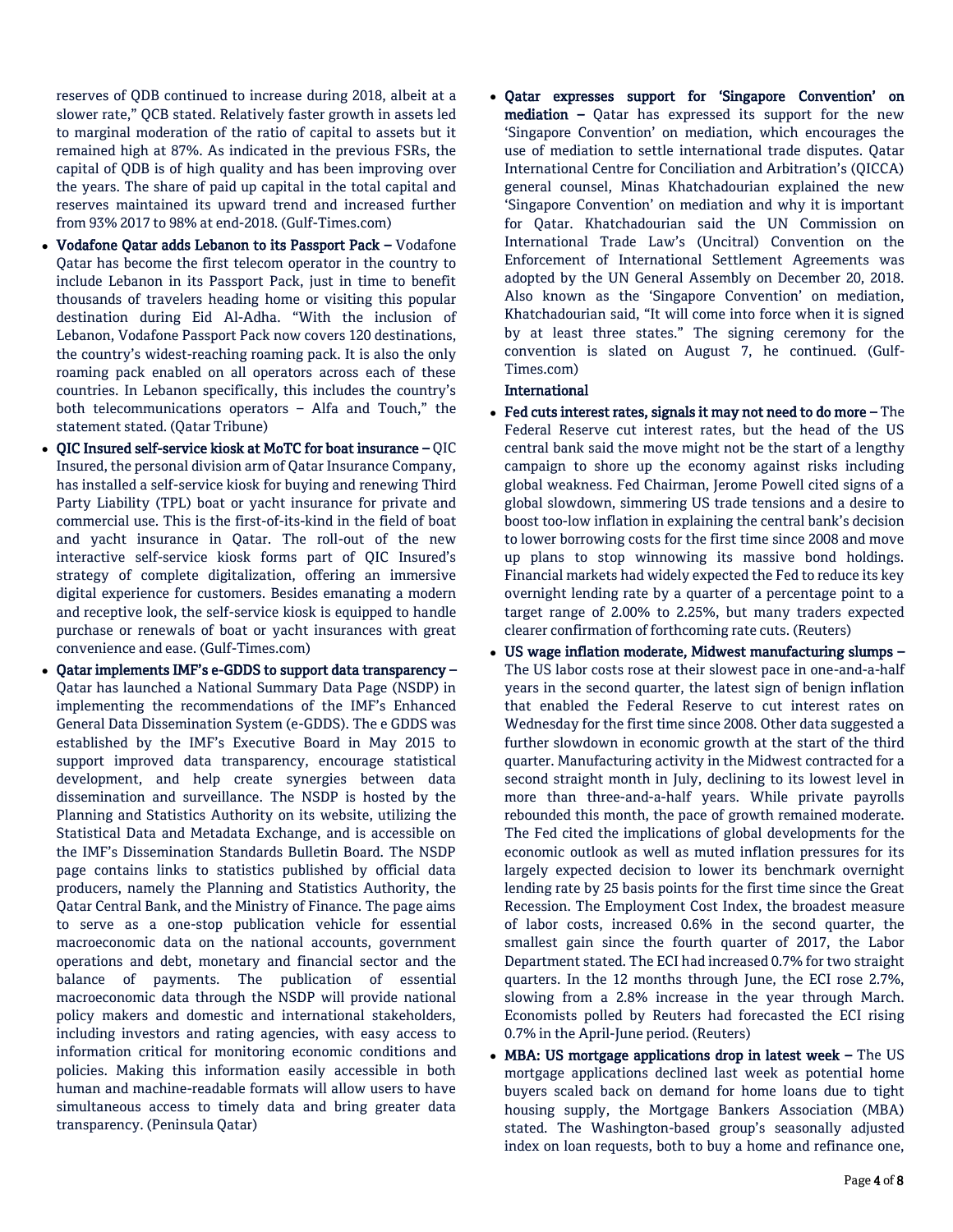fell 1.4% to 484.0 from 490.8 in the week ended July 26. "While purchase activity was still up 6% from a year ago, the index has now decreased for three straight weeks and reached its lowest point since March," Joel Kan, MBA's Associate Vice President of economic and industry forecasting, said. The group's barometer on loan applications for home purchases, which is seen as a proxy on future housing activity, fell 3.0% to 253.0. MBA's seasonally adjusted gauge on refinancing, increased 0.1% to 1,7971.2 from prior week's 1,789.8. (Reuters)

- US, China to keep talking on trade after little progress in Shanghai – The US and Chinese negotiators ended a brief round of trade talks on Wednesday with little sign of progress and agreed to meet again in September, prolonging an uneasy truce in a year-long trade war between the world's two largest economies. The talks were the first face-to-face meetings since US President, Donald Trump and Chinese President, Xi Jinping met in June and agreed to get negotiators back together to try to find a way out of the dispute. The White House and China's Commerce Ministry each described the meetings in Shanghai as constructive, but neither announced any agreements or goodwill gestures that might have cleared the path to more substantive future talks. The two governments have levied billions of Dollars of tariffs on each other's goods, disrupting global supply chains and roiling financial markets. The International Monetary Fund has warned that the trade dispute will shave 0.2% off global output. (Reuters)
- Nationwide: UK house prices stay sluggish as Brexit drags on market – British house prices remained stuck in low gear in July and uncertainty about Brexit and its impact on the economy are likely to carry on dragging on the market, mortgage lender Nationwide stated. House prices increased by 0.3% compared with a year earlier after rising by 0.5% in June, a level of growth that has only been weaker once since early 2013. A Reuters poll of economists had pointed to a 0.1% rise in July. In monthly terms, house prices also rose by 0.3%, a touch stronger than the median forecast in the poll for a rise of 0.2% and up from 0.1% in June. Nationwide's Chief Economist, Robert Gardner said uncertainty was weighing on the housing market which has slowed since the 2016 decision by voters to leave the European Union. (Reuters)
- Eurozone's growth halves, inflation slows despite jobless at 11 year low in 2Q2018 – Eurozone's economic growth halved in the April-June period and inflation slowed sharply in July even though the unemployment rate fell to its lowest in 11 years, data from the European Union's statistics office showed. Eurostat's preliminary flash estimate of gross domestic product growth in the 19 countries sharing the Euro showed the economy expanding 0.2% QoQ, down from 0.4% in the previous three months, as expected by economists. Growth in the Euro area therefore returned to the anemic rates seen in the third and fourth quarters of last year. YoY, Eurozone's GDP growth was 1.1%, slowing from 1.2% in the January-March period. The slower growth was reflected in decelerating consumer price growth — Eurostat's flash estimate showed YoY inflation in July was 1.1%, down from 1.3% in June, as expected by economists. The headline inflation rate was the lowest reading in 17 months. The slowing inflation rate is likely to further strengthen market expectations that the European Central

Bank, which wants to keep inflation below, but close to 2%, will further loosen monetary policy in September. The slowing price growth comes despite unemployment in the Eurozone hitting an 11-year low of 7.5% of the workforce in June, Eurostat data showed. (Reuters)

- German retail sales jump, labor market shows resilience German retail sales rose in June the most in more than 12 years and unemployment edged up less than expected in July, data showed, offering a rare ray of hope that household spending will prop up Europe's largest economy. Germany's labor market has become the foundation of a consumption-driven growth cycle, now in its 10th year. The job market has so far remained largely immune to an economic slowdown that's being driven by a slump in manufacturing. Retail sales jumped by 3.5% on the month in June after a revised 1.7% drop in May, measured in real terms, data from the Federal Statistics Office showed. It was the largest monthly increase since December 2006 and easily beat a Reuters forecast of 0.5%. In the first half of the year, retail sales rose by 2.2% on the year in real terms, the data showed, driven by sharp gains in online retailing. (Reuters)
- German unemployment rises less than expected in July German unemployment increased less than expected in July, data showed, suggesting that the labor market in Europe's largest economy so far remains relatively immune to an economic downturn which is driven by a manufacturing crisis. Data from the Federal Labor Office showed the number of people out of work rose by 1,000 to 2.283mn in seasonally adjusted terms. That compared with the Reuters consensus forecast for a rise of 2,000. The jobless rate held steady at 5.0% slightly above the record-low of 4.9% reached earlier this year. (Reuters)

## Regional

- Global Sukuk issuances stood at \$123.2bn in 2018 Global Sukuk issuances during the year 2018 stood at \$123.2bn, a modest increase of 5.5% over 2017 primary market. Sukuk issuances of \$116.7bn, the International Islamic Financial Market (IIFM) revealed. According to IIFM, currently 90.44% of the \$443.78bn Sukuk outstanding globally are issued from few well established markets. Countries like Qatar, Turkey, Pakistan, Qatar, Oman and regions such as Africa in particular are likely to gradually increase their market share in the coming years. The study identifies global Sukuk, with issue size of \$100mn or above and with tenor of more than a year, set to mature during 2019 and 2020 will be around \$73.34bn. Considering investors' appetite and Sukuk issuances in the pipeline, these maturing Sukuk will likely be refinanced with new Sukuk issuances as has been the case in recent years. (Peninsula Qatar)
- OPEC oil output hits lowest since 2011 on Saudi Arabia cut, sanctions – OPEC oil output hit an eight-year low in July since 2011 as a further voluntary cut by top exporter Saudi Arabia deepened losses caused by US sanctions on Iran and outages elsewhere in the group, a Reuters survey found. The 14-member OPEC pumped 29.42mn barrels per day (bpd) this month, the survey showed, down 280,000 bpd from June's revised figure and the lowest OPEC total since 2011. The survey suggests Saudi Arabia is sticking to its plan of voluntarily restraining output by more than called for by an OPEC-led supply deal to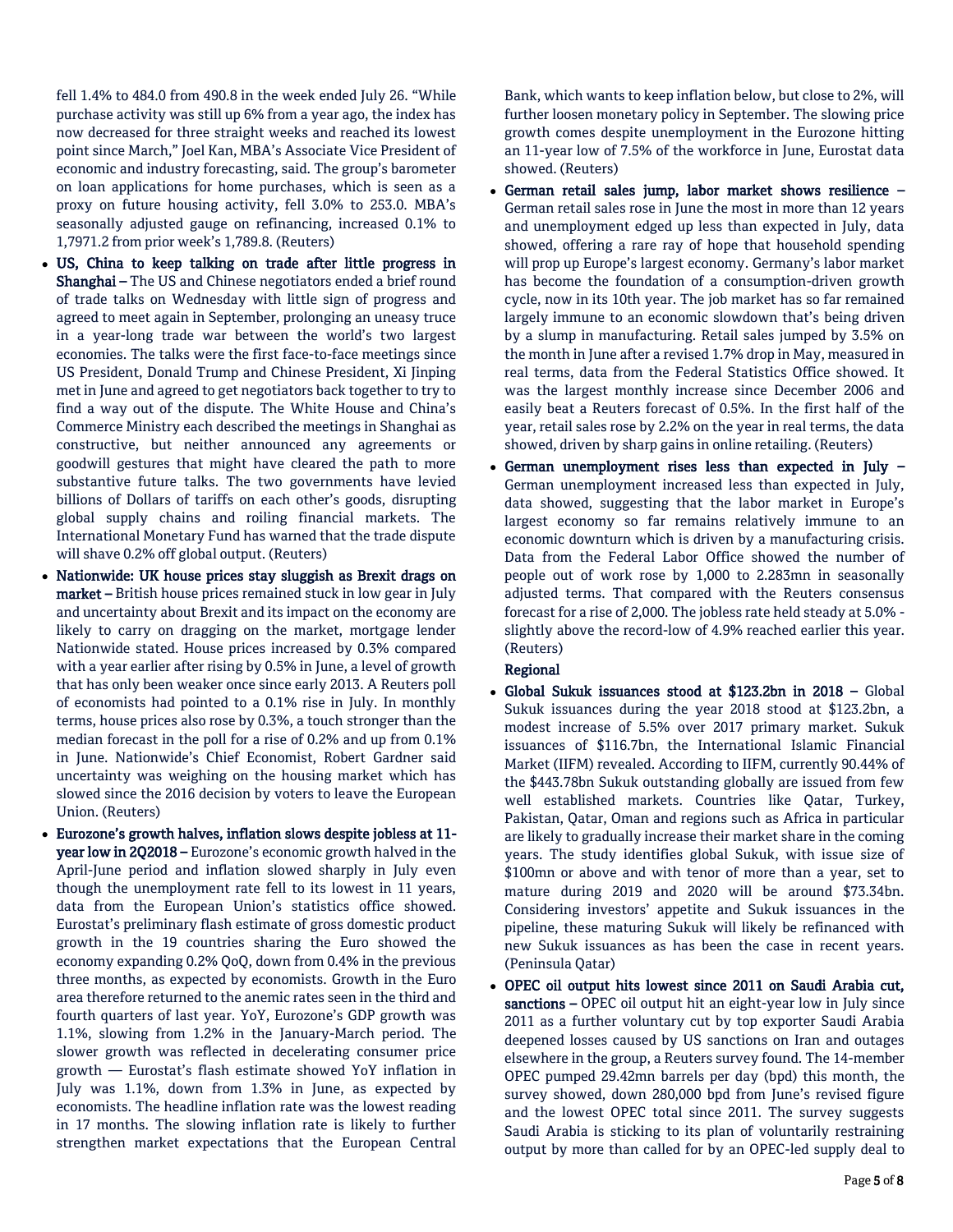support the market. OPEC renewed the supply pact this month, shrugging off pressure from US President, Donald Trump to pump more. (Reuters)

- IATA: Middle East airlines carry 224.2mn passengers in 2018 Airlines in the Middle East carried 224.2mn passengers last year, up 4% on 2017, International Air Transport Association (IATA) said in its latest industry statistics released. This accounts for 5.1% of global market share. Airlines in the Asia-Pacific region once again carried the largest number of passengers system-wide. According to IATA, nearly 4.4bn passengers flew in 2018 on scheduled services, up 6.9% on 2017, representing an additional 284mn trips by air. Record efficiency was achieved with 81.9% of available seats filled last year and fuel efficiency improved by more than 12% last year compared to 2010. Nearly 22,000 city pairs are now connected by direct flights, up 1,300 over 2017 and double the 10,250 city pairs connected in 1998. The real cost of air transport has more than halved over the last 20 years (to around \$0.78 per revenue ton-kilometer, or RTK). The development of the low-cost carrier (LCC) segment continues to outpace that of network carriers, IATA stated. (Gulf-Times.com)
- SAMA cuts repo rates by 25bps The Saudi Arabian Monetary Authority (SAMA) reduced its repo rate by 25bps to 2.75% and its reverse repo rate to 2.25% following a similar decision by the Fed. "Policy rate adjustments are in line with SAMA's objective of preserving monetary stability," it stated. (Bloomberg)
- NCB posts 24.0% YoY rise in net profit to SR2,685.6mn in 2Q2019 – The National Commercial Bank (NCB) recorded net profit of SR2,685.6mn in 2Q2019, an increase of 24.0% YoY. Total operating profit rose 8.5% YoY to SR5,055.0mn in 2Q2019. Total revenue for special commissions/investments rose 7.7% YoY to SR4,782.9mn in 2Q2019. Total assets stood at SR478.6bn at the end of June 30, 2019 as compared to SR455.7bn at the end of June 30, 2018. Loans and advances stood at SR276.3bn (+3.8% YoY), while customer deposits stood at SR327.4bn (+3.1% YoY) at the end of June 30, 2019. EPS came in at SR1.76 in 2Q2019 as compared to SR1.53 in 2Q2018. (Tadawul)
- BJAZ posts 3.1% YoY rise in net profit to SR251.8mn in 2Q2019 – Bank AlJazira (BJAZ) recorded net profit of SR251.8mn in 2Q2019, an increase of 3.1% YoY. Total operating profit rose 6.2% YoY to SR714.4mn in 2Q2019. Total revenue for special commissions/investments rose 17.2% YoY to SR769.4mn in 2Q2019. Total assets stood at SR77.0bn at the end of June 30, 2019 as compared to SR69.8bn at the end of June 30, 2018. Loans and advances stood at SR43.6bn (+9.4% YoY), while customer deposits stood at SR55.7bn (+16.6% YoY) at the end of June 30, 2019. EPS came in at SR0.59 in 2Q2019 as compared to SR0.7 in 2Q2018. (Tadawul)
- SAMBA's net profit falls 24.7% YoY to SR935mn in 2Q2019 Samba Financial Group (SAMBA) recorded net profit of SR935mn in 2Q2019, registering a decline of 24.7% YoY. Total operating profit rose 4.4% YoY to SR2,171mn in 2Q2019. Total revenue for special commissions/investments rose 13.2% YoY to SR2,088mn in 2Q2019. Total assets stood at SR235.6bn at the end of June 30, 2019 as compared to SR231.7bn at the end of June 30, 2018. Loans and advances stood at SR115.1bn (-1.3% YoY), while customer deposits stood at SR168.3bn (-0.2% YoY)

at the end of June 30, 2019. EPS came in at SR1.02 in 2Q2019 as compared to SR1.22 in 2Q2018. (Tadawul)

- Saudi Binladin group seeks advisor for jumbo debt restructuring – The Saudi Binladin Group is seeking a financial advisor for a restructuring of the group's debt, which could range between \$20bn and \$30bn, sources said. The move is the latest in state efforts to restructure the construction giant, in which the Saudi Arabian government took a roughly one-third stake from Bin Laden family members that were swept up in an anti-graft campaign that Saudi Arabia launched in late 2017. The company, which has dominated the construction sector for years, is crucial to the Kingdom's plans for tourism and infrastructure projects aimed at diversifying the economy away from oil revenues by 2030. The Binladin Group has sent a request for proposals to a select group of international advisors over the past few weeks to reorganize the debt of the whole group, sources said. Sources said that the debt amounted to between \$20bn and \$30bn. The debt restructuring request is likely to be met with concern by Saudi Arabian banks bruised by several multi-billion-Dollar corporate debt restructurings in recent years in the Kingdom, sources said. (Reuters)
- Saudi Arabia keeps July oil output below 10mn bpd Saudi Arabia's oil production fell to 9.6mn barrels per day in July and will stay below 10mn bpd in the coming months, a Saudi Arabian oil source told Reuters. Saudi Arabia's July crude output is lower than its June production by around 200,000 bpd, the source said. "We believe now after talking with customers and consumers that the market is getting tighter, as we see that the US commercial stocks are going down," the sources said. Saudi Arabia's production target under an output-cutting deal among the OPEC is 10.3mn bpd. The Kingdom will continue to produce below that level in coming months, the sources said, as it seeks to reduce oil inventories. "Saudi Arabia has a strong commitment to the OPEC+ group decisions and is determined to see lower global oil stocks," the source added. (Reuters)
- UAE and Bahrain cut rates by 25bps after Fed; Kuwait holds Central bank of the UAE (CBUAE) and Central Bank of Bahrain (CBB) lowered their key rates by 25bps following a similar decision by the Fed on Wednesday. (Bloomberg)
- Danone acquires Abraaj's 49% stake in Fan Milk International Danone increased its stake in Fan Milk International to 100% by acquiring Abraaj's 49% stake in Fan Milk International after transaction on July 30, the dairy product manufacturer's Accrabased unit stated. Zahi El Khatib resigns as non-executive director of Fan Milk Ghana. (Bloomberg)
- Emirates NBD ready to inject fresh capital into Denizbank Dubai's biggest lender Emirates NBD is ready to provide fresh capital for its new Turkish unit, Denizbank if needed, its CEO, Shayne Nelson said. "When Denizbank needs additional capital, we will be there," he told reporters as the bank completed its purchase of Moscow-based Sberbank wholly-owned Turkish business. "We are very ambitious for Denizbank's growth." Several Turkish lenders have already raised their capital levels as they struggle to deal with rising problematic loans and a wave of restructurings. The Lira fell to a record low against the Dollar in August, which has eaten into their capital buffers. Emirates NBD signed a revised deal for Denizbank in April that could save the Dubai-based lender as much as \$700mn. The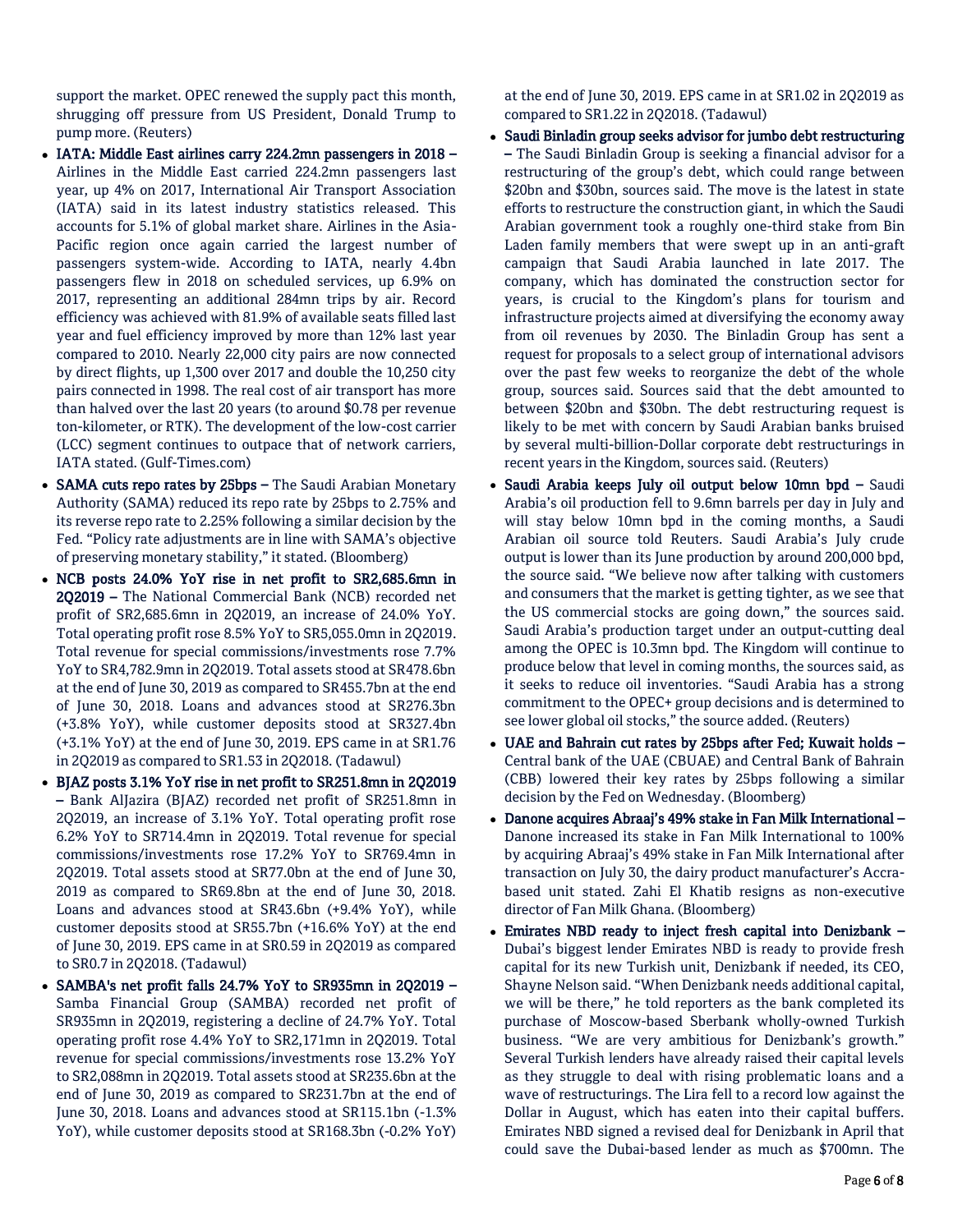\$2.8bn acquisition is both Turkey's largest merger and acquisition since 2012 and the Dubai bank's biggest. (Bloomberg)

- Central Bank of Kuwait decides to keep discount rate unchanged – Central Bank of Kuwait (CBK) stated that it has decided to maintain its discount rate unchanged at its current level of 3% to "promote the growth-enhancing environment and keep the local currency attractive" for savings, according to a statement. Earlier, the US Federal Reserve cut rates by 25 basis points. (Reuters)
- Oman signs gas exploration agreement with Italy's Eni and BP Oman – Oman's ministry of oil and gas has signed a gas exploration agreement with Italy's Eni and BP Oman for concession block 77, the ministry stated. The agreement involves seismic studies and the drilling of exploration wells and it is hoped this could also lead to the discovery of new oil fields, it stated. (Reuters)
- KHCB's net profit falls 96.0% YoY to BHD23,190 in 2Q2019 Khaleeji Commercial Bank (KHCB) recorded net profit of BHD23,190 in 2Q2019, registering decrease of 96.0% YoY. EPS came in at 0.025 fils in 2Q2019 as compared to 0.604 fils in 2Q2018. (Bahrain Bourse)
- Bahrain sells BHD35mn 182-day bills; bid-cover at 2.76x Bahrain sold BHD35mn of 182 day bills due on February 2, 2020. Investors offered to buy 2.76 times the amount of securities sold. The bills were sold at a price of 98.54, having a yield of 2.93% and will settle on August 4, 2019. (Bloomberg)